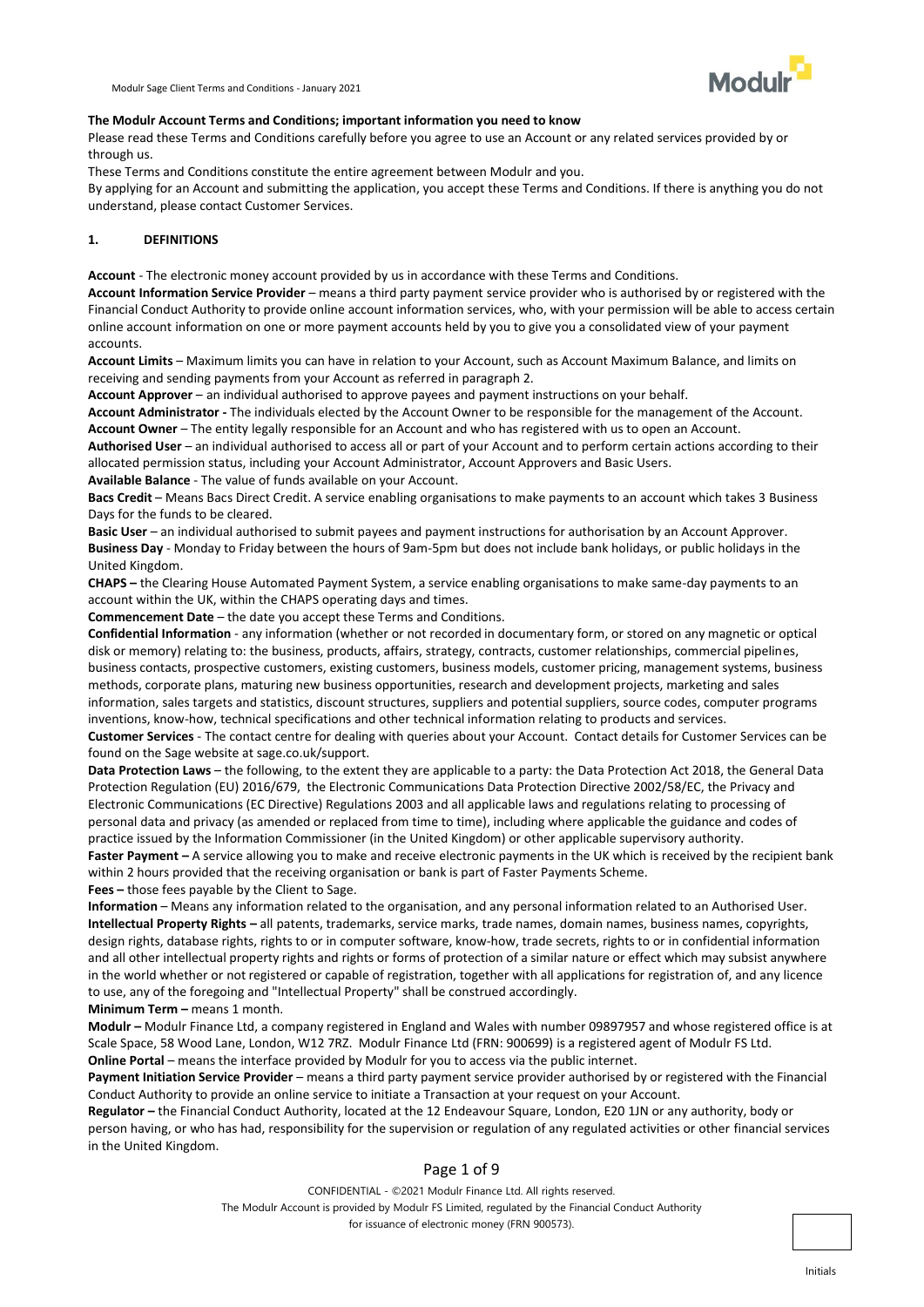

**Sage Eligible Product** – means the eligible Sage (UK) Ltd software products as set out on the Website (supported versions only) as amended from time to time.

**Security Information** – means the log in details, passwords and any other security pins or codes that are personal to each Authorised User and are used to access all or part of your Account.

**Transaction –** any debit, credit or other adjustment to an Account that affects the balance of monies held in it. **TPP (Third Party Provider)** – means an Account Information Service Provider or a Payment Initiation Service Provider. **we, us, our or Modulr FS** - Modulr FS Ltd, a company registered in England and Wales with number 09897919 and whose registered office is at Scale Space, 58 Wood Lane, London, W12 7RZ and who is regulated by the Financial Conduct Authority for issuance of electronic money under FRN 900573, or Modulr acting on Modulr FS Ltd's behalf. **Website** – shop.sage.co.uk or such other replacement website we specify from time to time. **you, your** - the Account Owner.

**2. ACCOUNT LIMITS**

- 2.1 Limits may apply to the maximum value of an individual payment Transaction, the maximum aggregate value of all payment Transactions made from your Account or Accounts in a particular time period e.g. during any one Business Day and the maximum number of payment Transactions made from your Account(s) over a particular timeframe.
- 2.2 The limits that apply to your Account will be communicated to you during the Account set-up process. These limits may also change over time based on your Account usage; any such change will be communicated to you. You can check the limits at any time by contacting Customer Services. Any payment Transaction request which exceeds such limits will be rejected.
- 2.3 To manage our risk, particularly with respect to money laundering, fraud or security concerns, we also apply internal controls, including limits, to certain types of payment. We change these as necessary but for security purposes, we do not disclose them.

## **3. SCOPE OF THESE TERMS AND CONDITIONS**

- 3.1 Your Account is an e-money account and the electronic money associated with it is issued to you by us. We are regulated by the Financial Conduct Authority for the issuance of electronic money (FRN 900573). Your rights and obligations relating to the use of this Account are subject to these Terms and Conditions between you and us.
- 3.2 These Terms and Conditions are written and available only in English and we undertake to communicate with you in English regarding any aspect of your Account.
- 3.3 You agree that we may communicate with you by e-mail and telephone for issuing any notices or information about your Account (including monthly statements) and therefore it is important that you ensure you keep your e-mail address and mobile phone number updated via the Online Portal.
- 3.4 You can request a copy of these Terms and Conditions at any time by contacting Customer Services.

#### **4. OPENING YOUR ACCOUNT**

- 4.1 You will be eligible for an Account if you have an active licence to use a Sage Eligible Product or have permission from a licensee of a Sage Eligible Product to open an Account in your name. This Account integrates with the Sage Eligible Product that you provide details of. Note some features of our Account are only accessible if you have an active licence to use certain modules of your Sage Eligible Product. If you are unsure of the Account features that are available to you, see the Website for further information.
- 4.2 On receipt of your application for an Account, and subject to us verifying your identity, meeting our regulatory and risk and compliance policy requirements your Account will be opened.

# **5. ACCESS TO YOUR ACCOUNT**

5.1 When your Account is opened, the individual that completed the application process on your behalf, will be automatically assigned Account Administrator and Account Approver Status. You can amend these settings at any time when you log on to your Account and access the "Settings" section.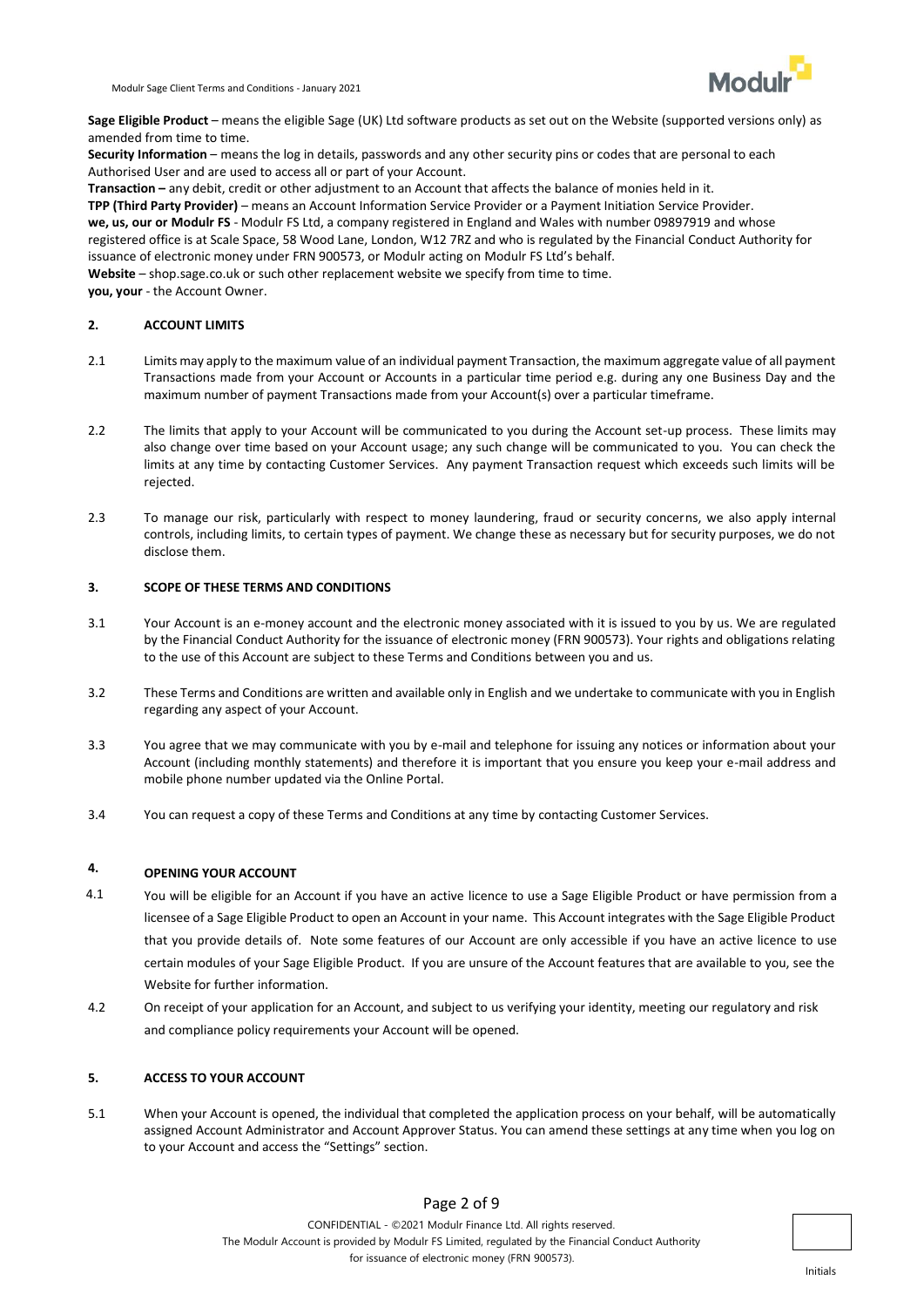

- 5.2 You may set up one or more Authorised Users to your Account. Authorised Users can perform actions according to their permissions as follows:
	- 5.2.1 Account Administrator: has permission to administer your Account including to amend account details and Authorised User permissions.
	- 5.2.2 Account Approver: has permission to approve payees and authorise payment instructions.
	- 5.2.3 Basic User: has permission to submit payees and payment instructions for authorisation by an Account Approver.
- 5.3 You and your Authorised Users must set their personal Security Information to access your Account.
- 5.4 It is strongly recommended that the individual you appoint as Account Approver is different to any individual appointed as Account Administrator or Basic User. This is so that the same individual cannot create and approve a payment instruction. You are responsible for all instructions, actions or omissions of an Authorised User and we will treat any instruction given, action taken or omission made by any Authorised User as being made by you. It is important that you make all Authorised Users aware of and abide by the terms of these Terms and Conditions. We recommend you carefully consider the suitability of any individuals who are permitted access to your Account and of the permissions set for each Authorised User. You can manage your Authorised Users' access to your Account at any time by logging into your Account and accessing the "Settings" section. You should maintain oversight of the use of your Account by your Authorised Users. If an Authorised User leaves your business or you wish to disallow an Authorised User to access your Account, then you must disable their permission status immediately.

## **6. USING THE ACCOUNT**

- 6.1 Your Account can receive bank transfers and other payment types as added and notified to you by Modulr from time to time. Subject to paragraph 6.3, we will credit your Account when we receive the funds which could be up to three Business Days after the payment being instructed, depending on how the payment was sent.
- 6.2 Your Account can also receive internal transfers from other Modulr Accounts owned or controlled by you, which apply instantly.
- 6.3 Your Account will not be credited if:
	- 6.3.1 the Account has reached the limits referred to in paragraph 2 above; or
	- 6.3.2 the Account is inactive or blocked or terminated; or
	- 6.3.3 we suspect the transfer to be fraudulent.
- 6.4 If we are unable to credit your Account for any of the reasons in paragraph 6.3 then the funds may be sent back to the sender without a prior notification to you.
- 6.5 Your Account can make payments out to external bank accounts via Faster Payments and other methods as added and notified to you by Modulr from time to time.
- 6.6 Your Account will be configured and operated by us.
- 6.7 We are authorised to take instructions from you or your Authorised Users.
- 6.8 A Transaction is deemed to be authorised by you, when you, your Account Approver or your Account Administrator enters their Security Information to confirm a Transaction is authorised. Once the Transaction is confirmed, we cannot revoke the Transaction save for in those circumstances set out in paragraph 6.9 below.
- 6.9 A Transaction may be withdrawn if it is agreed to take place on a date later than the date you authorised it, provided that notice is given no later than close of business on the Business Day before the Transaction was due to take place.
- 6.10 If we refuse to execute a payment order to or to initiate a Transaction, we will, without undue delay and provided we are legally permitted to do so, notify you of the refusal. If possible, we will provide the reasons for the refusal and where it is

# Page 3 of 9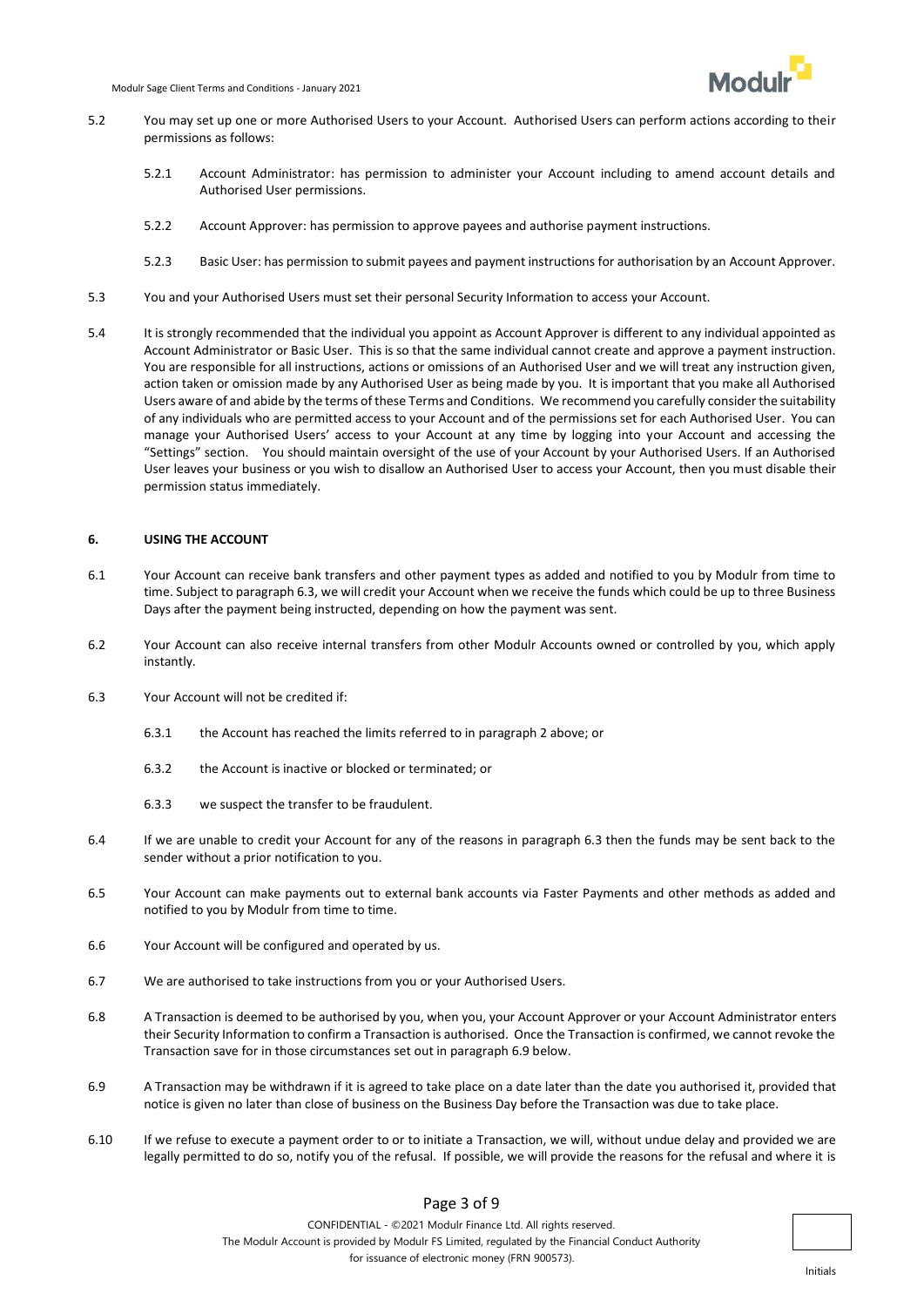possible to provide reasons for the refusal and those reasons relate to factual matters, the procedure of rectifying any factual errors that led to the refusal.

- 6.11 The Available Balance on your Account will not earn any interest.
- 6.12 You can check the balance and Transaction history of your Account at any time via the Online Portal.
- 6.13 You will be provided with a monthly statement using the details we have associated with your Account.
- 6.14 You must use your Account for your own internal business purposes only, using your own business information and to undertake actions (including making Transactions) on your own behalf.

#### **7. THIRD PARTY ACCESS**

- 7.1 You can instruct a TPP to access information on your Account or initiate certain Transactions from your Account provided such TPP has identified itself to us and it has acted in accordance with the relevant regulatory requirements. We will treat any instruction from an TPP as if it was from you or an Authorised User.
- 7.2 We may deny a TPP access to your Account if we are concerned about unauthorised or fraudulent access by that TPP. setting out the reason for such denial. Before doing so, we will tell you that we intend to deny access and give our reasons for doing so, unless it is not reasonably practicable, in which case we will immediately inform you afterwards. In either case, we will tell you in the manner in which we consider most appropriate in the circumstances. We will not tell you if, in doing so would compromise our security measures or would otherwise be unlawful.
- 7.3 If you have provided consent to a TPP to access the data in your Account to enable them to provide account information services to you or initiate Transactions on your behalf, you consent to us sharing your information with the TPP as is reasonably required for them to provide their services to you. You must let us know if you withdraw this permission and we recommend you let the TPP know. On notification from you, we will not provide such TPP access to your Account or the data in it.

#### **8. CLOSING YOUR ACCOUNT**

- 8.1 These Terms and Conditions will commence on the Commencement Date and shall remain in force for the Minimum Term and shall automatically continue thereafter unless or until terminated by either you or us in accordance with the provisions in these Terms and Conditions.
- 8.2 You may terminate these Terms and Conditions (and consequently your Account will be closed) at any time by giving us not less than one months' notice in writing. To do so you must send your notice by email or post to Customer Services.
- 8.3 We may terminate these Terms and Conditions and close your Account in accordance with the provisions in paragraph 12 below.
- 8.4 On termination of these Terms and Conditions:
	- 8.4.1 each party shall pay to the other all amounts due under these Terms and Conditions;
	- 8.4.2 your right (including your Authorised User's rights) to use the Account will end;
	- 8.4.3 all rights and obligations of the parties shall cease to have effect immediately upon termination except that termination shall not affect the accrued rights and obligations of the parties at the date of termination; and
	- 8.4.4 your Account will be closed.
- 8.5 Any Available Balance remaining on the Account after Account closure will be transferred to your nominated bank account via Faster Payments. If for any reason this is not possible, such Available Balance will remain yours for a period of six years from the date of Account closure. Within this period, you may at any time request a refund by contacting Customer Services. You will not have any access to your Account nor will we return any funds remaining on the Account after six years from the date of Account closure.

# Page 4 of 9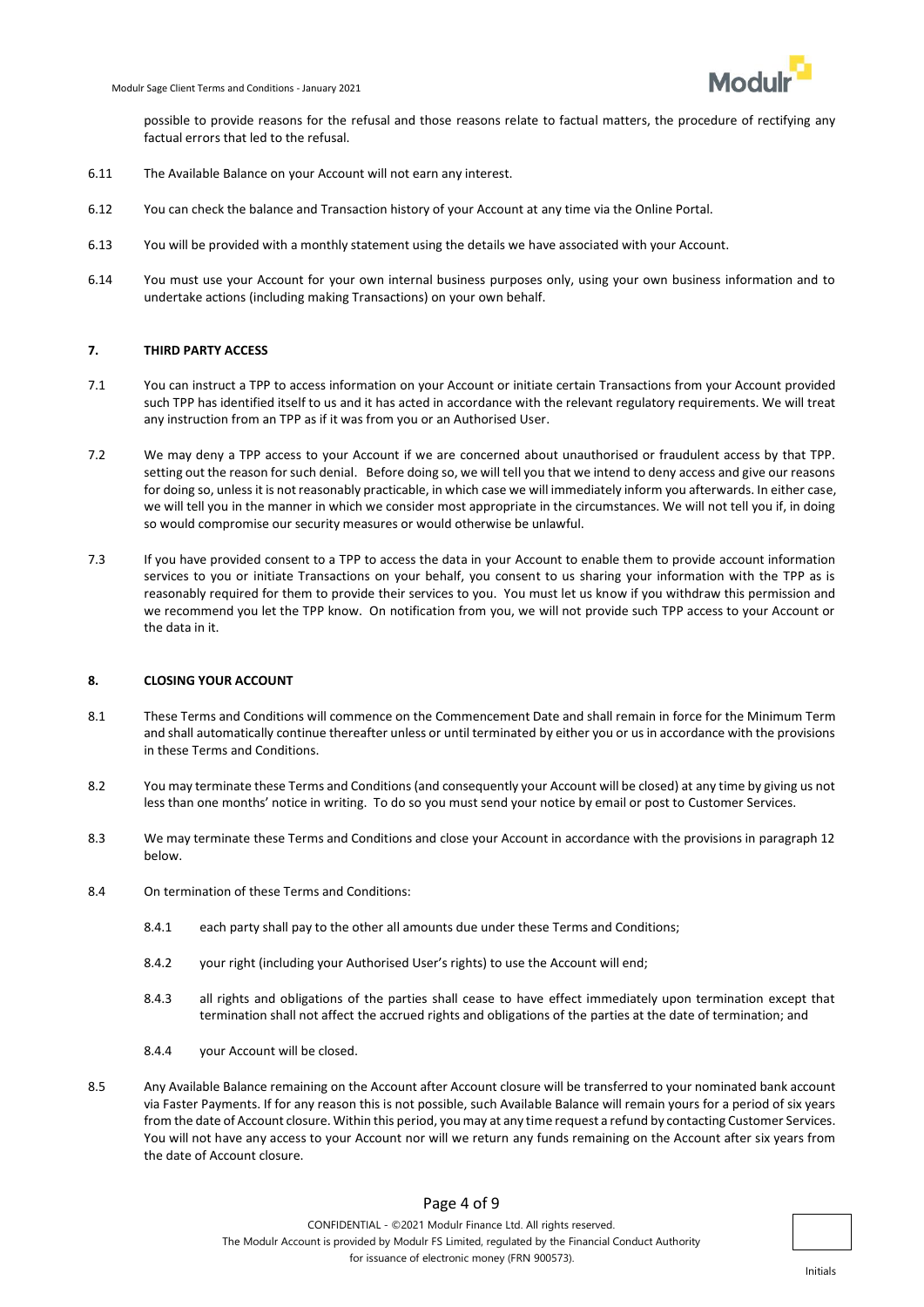

8.6 Termination of these Terms and Conditions will not release you from and notwithstanding termination you acknowledge you will remain liable to us for, any liability in respect of sums (including Fees) owing to us or arising from any liability relating to any act, including a Transaction, performed by us in accordance with instructions received from you.

#### **9. YOUR LIABILITY AND AUTHORISATIONS**

- 9.1 You are responsible for understanding and complying with these Terms and Conditions.
- 9.2 We may restrict or refuse to authorise any use of your Account if using your Account is causing or could cause a breach of these Terms and Conditions or if we have reasonable grounds for suspecting that you or a third party has committed or is about to commit a crime or other abuse in connection with your Account.
- 9.3 You and your Authorised Users must not:
	- 9.3.1 allow another person to use Security Information related to the Account.
	- 9.3.2 write down password(s) or any Security Information unless this is done in a way that would make it impossible for anyone else to recognise any of that information, or
	- 9.3.3 disclose passwords or any Security Information, or otherwise make them available to any other person, whether verbally or by entering them in a way that allows them to be observed by others.
- 9.4 You will be liable for all Transactions that take place as a result of you or your Authorised Users acting fraudulently or failing to comply with these Terms and Conditions with intent or gross negligence. Any such Transactions and any fees and charges relating to such Transactions will be deducted from the Available Balance on your Account.
- 9.5 You will be liable for all Transactions that we make on your behalf including those made by a TPP authorised by you to initiate a Transaction.
- 9.6 You will be liable for all unauthorised Transactions that arise from the use of lost or stolen Account Security Information such as but not limited to the Online Portal log in details, if you or an Authorised User fails to keep the Security Information safe.
- 9.7 It is your responsibility to keep us updated of changes to your Information, including that of Authorised Users, e-mail addresses and mobile phone numbers. Failure to do so may result in us being unable to contact you regarding your Account or to let you know about changes to these Terms and Conditions.
- 9.8 You agree to indemnify and hold harmless, us, Modulr and our distributors, partners, agents, sponsors, and service providers and their group companies from and against the costs of any legal action taken to enforce these Terms and Conditions and/or any breach of these Terms and Conditions by you.

#### **10. DISPUTES AND INCORRECT TRANSACTIONS**

- 10.1 If you have a reason to believe that a Transaction on your Account was unauthorised or was made incorrectly, you must inform us immediately by contacting Customer Services, but in any event within 13 months of the date of the relevant Transaction.
- 10.2 If you dispute a Transaction:

10.2.1 subject to 10.2.2 and 10.2.3 we will immediately refund the amount to your Account to the position it would have been in if the unauthorised Transaction had not taken place. We will have no further liability to you. If we subsequently discover that you were not entitled to a refund, we shall treat the refund as a mistake and be entitled to reapply the Transaction.

10.2.2 if there are reasonable grounds for thinking that you may not be entitled to a refund (based on the evidence available to us at the time you report the unauthorised Transaction), we may investigate before giving you a refund and we will provide you with our supporting evidence if we believe you are not entitled to the refund.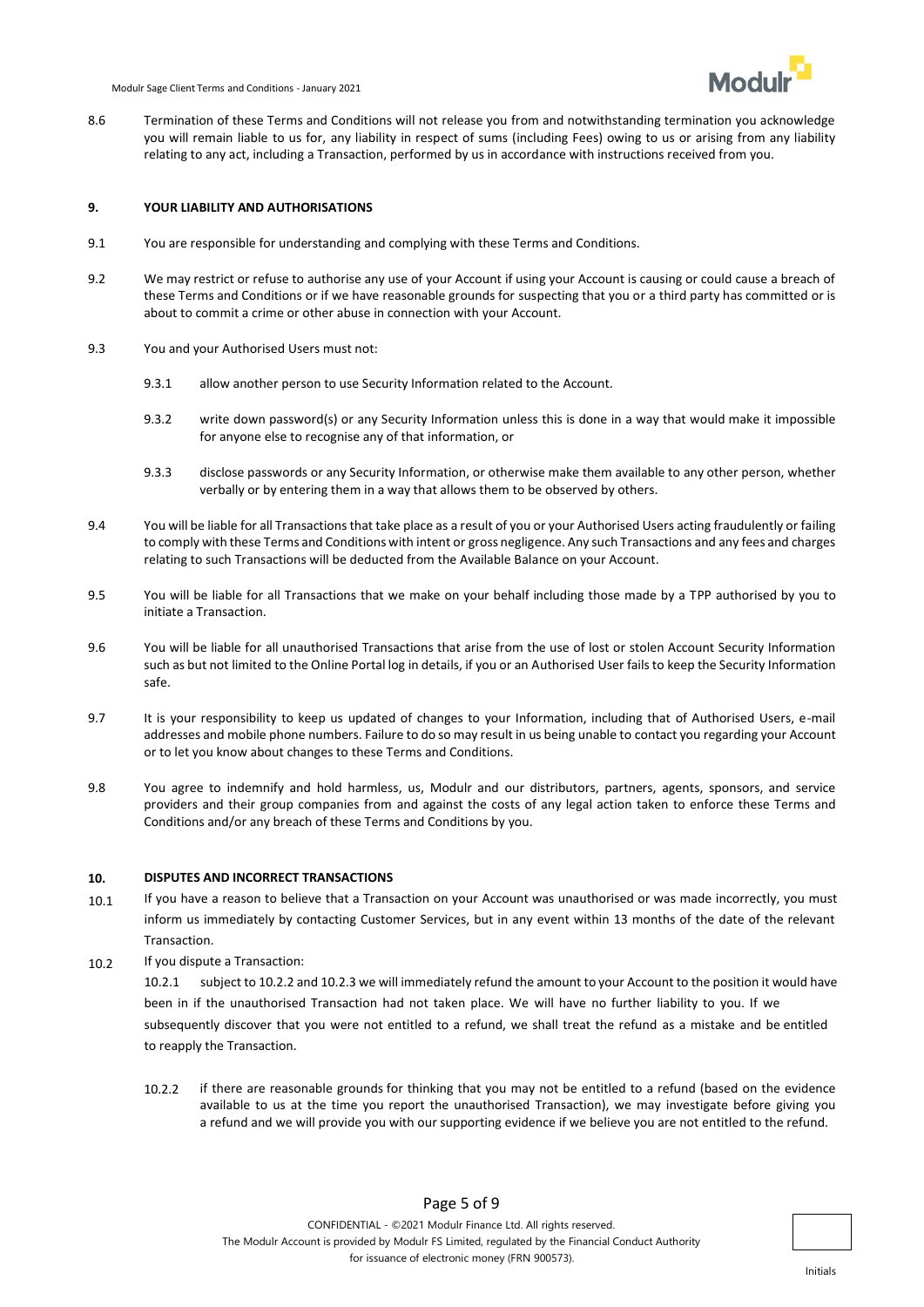

- 10.2.3 if the Transaction was initiated through a TPP, it is for the TPP to prove that, the Transaction was authenticated, accurately recorded and not affected by a technical breakdown or other deficiency linked to the TPP's payment initiation service.
- 10.3 If an incorrect Transaction is paid into your Account that should not have, we will, where possible, immediately send the funds back to the account or bank acting for the person from whose account the Transaction was made. In such circumstance you agree to return the funds to us and provide such assistance that we require in recovering the amount from you. If we cannot recover the funds, we are required to provide sufficient details about you and the incorrect payment to the bank or institution that sent the payment to enable them to recover the funds.
- 10.4 You will be liable for all Transactions made from your Account if you or an Authorised User has acted fraudulently.

## **11. VARIATION**

- 11.1 We may change these Terms and Conditions by providing you with at least two months' prior notice by e-mail (provided you have supplied us with an up-to-date e-mail address).
- 11.2 If you do not agree with the changes to the Terms and Conditions, you may at any time within the two months' notice period notify us and these Terms and Conditions will be terminated and your Account closed. If you do not notify us to the contrary during this period then you will be deemed to have accepted the change and it will apply to you when it comes into force.
- 11.3 If any part of these Terms and Conditions are inconsistent with any legal requirements then we will not rely on that part but treat it as if it did actually reflect the relevant legal requirement. If we need to make operational changes before we can fully comply with the new regulatory requirement, we will make those changes as soon as reasonably practical.

#### **12. TERMINATION OR SUSPENSION**

- 12.1 We can terminate these Terms and Conditions and close your Account at any time if we give you four months' notice and transfer any Available Balance at the time to your nominated bank account without a charge.
- 12.2 We can also suspend or terminate your Account (and if the latter terminate these Terms and Conditions) at any time with immediate effect (and until your default has been remedied or these Terms and Conditions terminated) without any prior notice to you if:
	- 12.2.1 you fail to pay any Fees on the due date for payment and they remain unpaid at least 12 days after we notify you to make such payment; or
	- 12.2.2 we believe you are no longer eligible for an Account; or
	- 12.2.3 we discover any of the Information that we hold for you is incorrect; or
	- 12.2.4 if we have reason to believe that you, an Authorised User or a third party has committed or is about to commit a crime or other abuse (including fraud) in connection with your Account; or
	- 12.2.5 if you have reached your Account Limit; or
	- 12.2.6 you, or an Authorised User has breached these Terms and Conditions.
	- 12.2.7 an application is made to court or an order is made for the appointment of an administrator or an administrator is appointed in respect of your business or you become unable to pay your debts as they fall due, admit your inability to pay your debts as they fall due or become insolvent or bankrupt.
- 12.3 In the event that we do suspend or terminate your Account then if we are able to do so, we will tell you in advance otherwise we will let you know immediately afterwards (to the extent that we are permitted by law).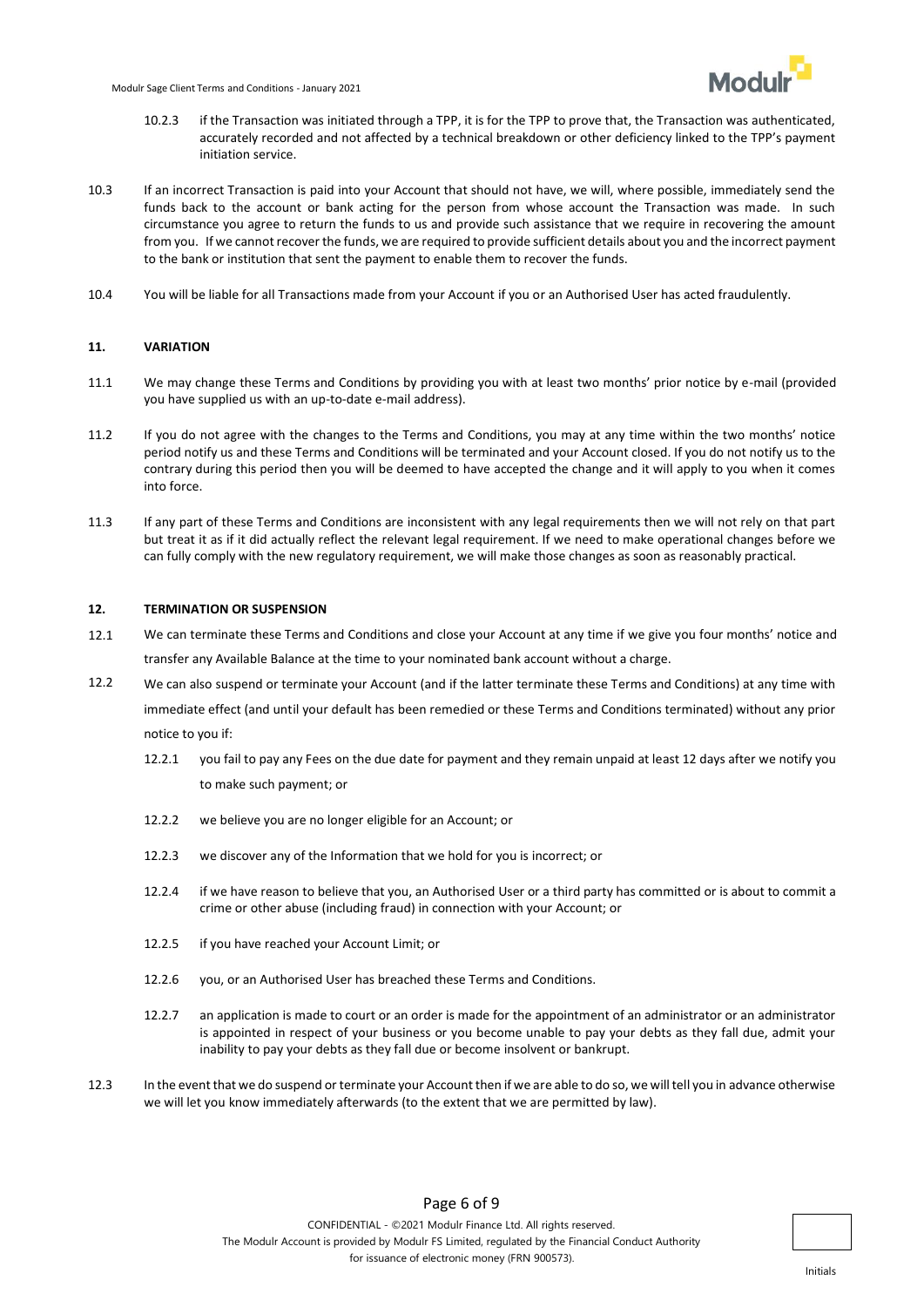

#### **13. OUR LIABILITY**

- 13.1 Our liability in connection with these Terms and Conditions (whether arising in contract, tort (including negligence), breach of statutory duty or otherwise) shall be subject to the following exclusions and limitations:
	- 13.1.1 for any losses caused by or arising from the default or negligence of you, or negligence of you, your employees, agents, sub-contractors, or Authorised Users;
	- 13.1.2 we shall not be liable for any default resulting directly or indirectly from any cause beyond our control, including but not limited to, a lack of funds;
	- 13.1.3 we shall not be liable for any loss of profits, loss of business, or any indirect, consequential, special or punitive losses;
	- 13.1.4 where sums are incorrectly deducted from your Available Balance due to our default, our liability shall be limited to payment to you of an equivalent amount to that which was incorrectly deducted from your Available Balance;
	- 13.1.5 in all other circumstances of our default, our liability will be limited to transferring any Available Balance to your nominated bank account.
- 13.2 In circumstances where sums are incorrectly deducted from your Available Balance due to our fault, if we require your support to enable us to recover the incorrect deduction, you agree to provide us with all assistance that we reasonably require.
- 13.3 Nothing in these Terms and Conditions shall exclude or limit our liability for death or personal injury resulting from our negligence or fraud.
- 13.4 To the extent permitted by law, all conditions or warranties implied by law, statute or otherwise are expressly excluded.
- 13.5 Subject to paragraph 10 and the provisions in this paragraph 13 Modulr's aggregate liability (including any liability for the acts and omissions of its employees agents and sub-contractors) to you including any breach of our contractual obligations arising under these Terms and Conditions or any representation statement or tortious act or omission including negligence arising under or in connection with these Terms and Conditions shall be limited to the lesser of one hundred thousand pounds (£100,000) or the total Fees paid for this service in the twelve month period immediately preceding the claim.
- 13.6 The above exclusions and limitations set out in this paragraph shall apply to any liability of our affiliates and other suppliers, contractors, agents or distributors and any of their respective affiliates (if any), to you, which may arise in connection with these Terms and Conditions.

#### **14. YOUR INFORMATION**

- 14.1 You may provide us with your Information from time to time in connection with your Account. Some Information will be necessary for us to provide you with the Account and services under these Terms and Conditions. You must update any changes to your Information by contacting Customer Services.
- 14.2 We and our affiliates are committed to maintaining your Information in accordance with the requirements of the Data Protection Laws. You acknowledge and agree that any Information provided by you or a third party on your behalf to us shall be used, kept and may be disclosed to third parties in accordance with our Privacy Policy. We will take all reasonable steps to ensure that your Information is kept secure against unauthorised access, loss, disclosure or destruction. Except as required by law, or in accordance with these Terms and Conditions, your Information will not be passed to anyone without your permission. We can at any time request evidence of identity and additional Information from you and may use an ID verification agency or credit reference agency (whose names and addresses will be provided to you on request) both prior to and following issue of your Account for this purpose and who will add details to your record of our request for a search.
- 14.3 You explicitly consent to us accessing, processing and retaining any Information you provide to us for the purposes of providing payment services to you. This does not affect any rights and obligations you or we have under Data Protection Laws. You agree that we can use your Information in connection with your Account, to enable us to review, develop and improve our products and services. This may involve providing your Information to our partners, affiliates, agents, distributors and suppliers to process Transactions and for their statistical research and analytical purposes. We may also disclose your Information as required by law, regulation or any competent authority or agency to investigate possible

# Page 7 of 9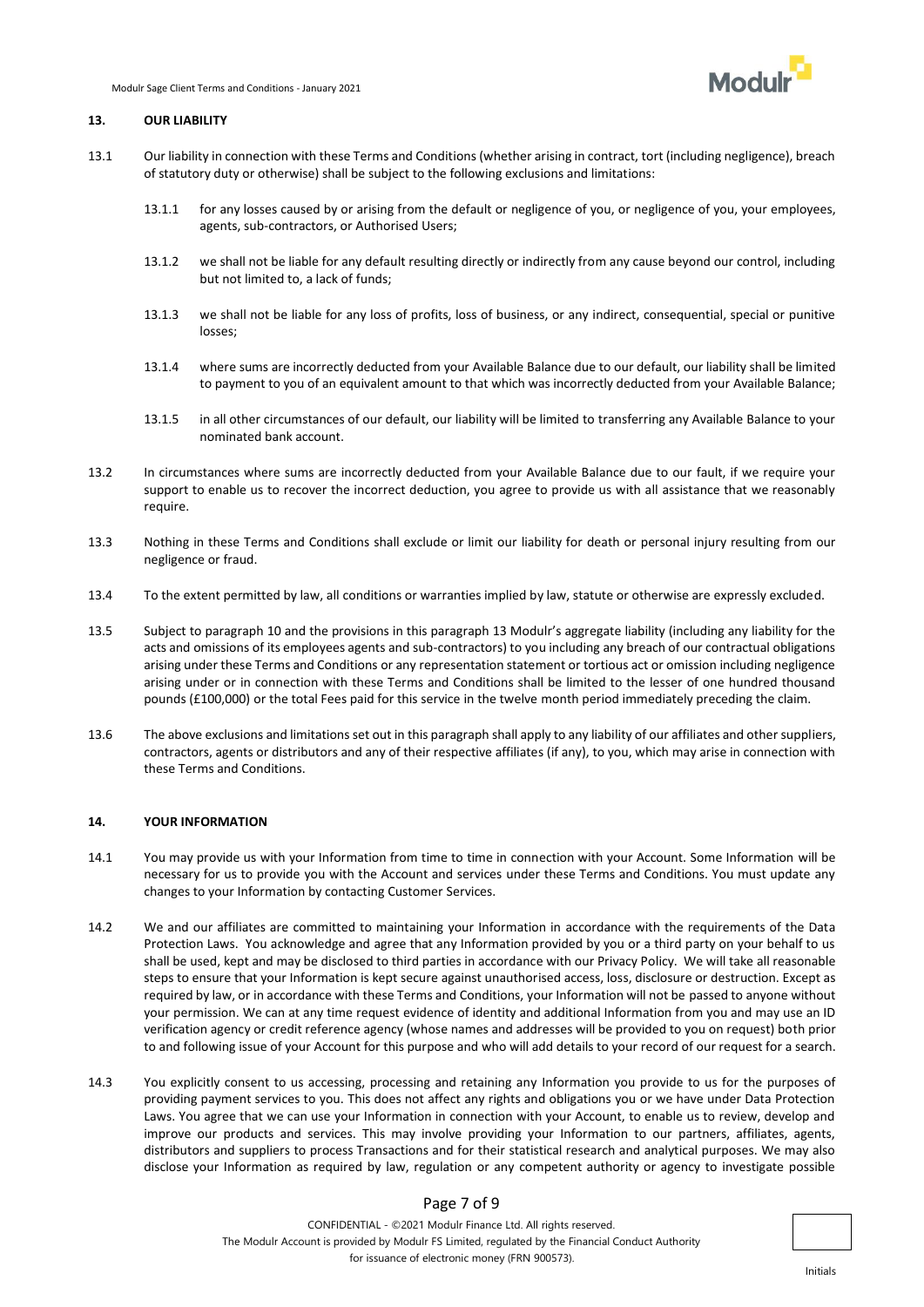fraudulent, unlawful or unauthorised activity. You may withdraw your consent at any time. If you do this, we will close your Account and stop using your Information to provide payment services to you. We may continue to process your Information for other purposes, for example where we are required by law to do so.

- 14.4 You may contact us at any time to request us to stop such use or further disclosure to other companies for such use.
- 14.5 You have a right to inspect the Information we hold about you however, we will ask you to pay an inspection fee of £10 to cover our costs. For further information please contact Customer Services.
- 14.6 If we discover that the Information we hold about you or an Authorised User is incorrect, we may have to suspend or cancel your Account until we can establish the correct Information, in order to protect us both.

### **15. COMPLAINTS PROCEDURE**

- 15.1 Complaints regarding any element of the service provided by us can be sent to Customer Services.
- 15.2 All complaints will be subject to our complaints procedure. We will provide you with a copy of our complaints procedure upon request and, if we receive a complaint from you, a copy of our complaints procedure will automatically be posted or emailed to you.
- 15.3 In most cases we will provide a full response by email to your complaint within fifteen Business Days after the date we receive your complaint. In exceptional circumstances where we are unable to respond in full to your complaint, we will inform you of this giving our reasons for the delay and the timeframe within which you will receive a full reply, which in any event shall be within thirty-five days of the date we received your complaint.
- 15.4 If we fail to resolve your complaint to your satisfaction you may (subject to your eligibility) refer your complaint to the Financial Ombudsman Service (Exchange Tower, London E14 9SR, phone 0800 023 4567). Details of the service offered by the Financial Ombudsman Service are available at www.financial-ombudsman.org.uk.

## **16. INTELLECTUAL PROPERTY**

- 16.1 The parties acknowledge all Intellectual Property Rights in the Account are owned by or provided under licence to us. You are granted a non-exclusive, worldwide, royalty-free licence for the duration of these Terms and Conditions to access the Account for the purpose set out in these Terms and Conditions.
- 16.2 Nothing in these Terms and Conditions shall operate to create or transfer any right in any Intellectual Property belonging from one party to the other.
- 16.3 Neither party may use the other party's Intellectual Property without the prior written consent of that other party.

### **17. GENERAL**

- 17.1 Notices: Any notice which a party is required or authorised to serve on the other shall be sufficiently served if it is in writing and sent to the relevant address or email of the other party. All notices we send to you will be to the person at such addresses that are identified in the Online Portal. All notices to us should be sent to Customer Services.
- 17.2 Notices may be sent by: (a) by hand; (b) by registered or recorded post; or (c) if it is sent by facsimile or email to the fax number or email address provided. Notices sent by registered or recorded post shall be deemed to be received within three Business Days following the date of posting. Notices sent by facsimile or email shall be deemed to be received on the day of transmission if sent before 4.00 p.m. on a Business Day but otherwise at 10.00 a.m. on the next Business Day and subject to the sender receiving a confirmation of delivery receipt of such fax or email (as may be applicable).
- 17.3 No third party shall be entitled to enforce the rights set out in these Terms and Conditions and the Contracts (Rights of Third Parties) Act 1999 shall not apply.
- 17.4 Any delay or failure to exercise any right or remedy under these Terms and Conditions by us shall not be construed as a waiver of that right or remedy or preclude its exercise at any subsequent time.